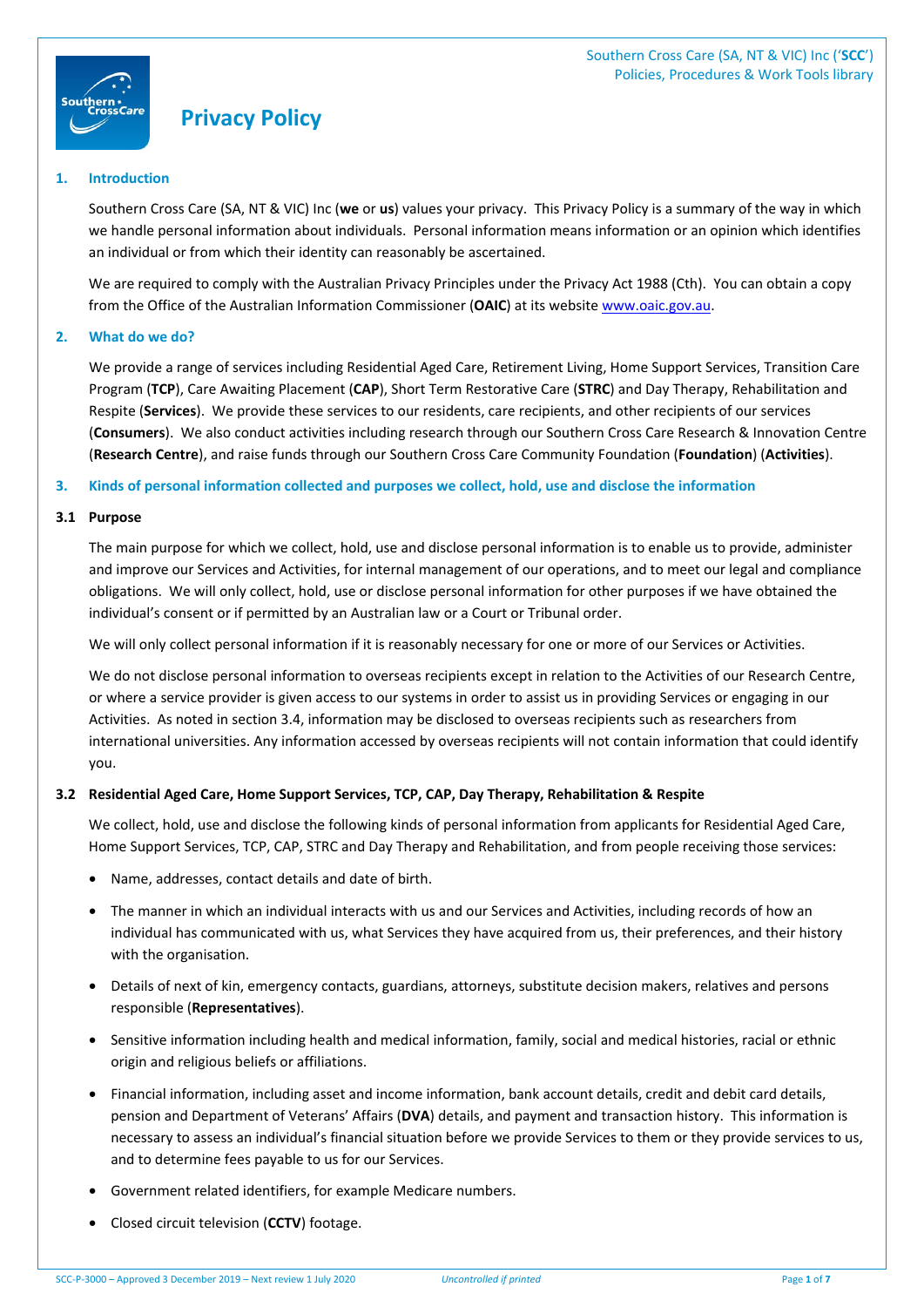#### **3.3 Retirement Living**

We collect, hold, use and disclose the following kinds of personal information from applicants for and residents of our retirement accommodation:

- Name, addresses, contact details and date of birth.
- Health and medical information.
- Details of Representatives.
- Financial information, including asset and income information, bank account details, credit and debit card details, pension and DVA details, and payment and transaction history.
- CCTV footage, but only at sites where SCC management considers CCTV is necessary.

We collect, hold, use and disclose this information so that we can provide suitable accommodation and determine fees payable.

## **3.4 Research Centre**

## *What we do*

We aim to be involved in research projects that offer the opportunity to enhance our policies and procedures to ensure we are delivering the best possible care and services. In accordance with this, our Research Centre will collect, hold, use and disclose de-identified personal and sensitive information for the purpose of conducting research that follows all relevant ethical guidelines for health and medical research.

The results of our research activities will allow us to distribute what we have learned within our organisation to the wider community and to facilitate advancements within the Aged Care sector as a whole. The findings from our research activities may be disclosed outside of our organisation in publications, conference presentations and award/funding applications.

## *Maintaining Confidentiality & Anonymity*

Be assured that you will never be personally identified in any publications or presentations produced by us and your data will remain anonymous and confidential unless required by law. On occasion, your data may be accessed by researchers outside of our organisation, such as university researchers, and this may include disclosure to overseas researchers. Your data will only be accessed by these people if they agree to preserve your anonymity and ensure confidentiality of the data and abide by the terms specified in this Privacy Policy. Data provided to researchers outside of our organisation, including Australian and overseas researchers, will not contain information that could identify you.

## *What data is used?*

As part of our agreement with you, the Research Centre may use any data that is collected as part of the routine care or services provided to you. For example, depending upon our arrangements with you, this could include information about assessments, care plans, progress notes, diagnoses, clinical and critical incidents, medications, hospital admissions, demographics, early intervention, comments and complaints, activity participation records, well-being plans etc.

Research projects that only make use of routinely collected data will not involve active participation from you. Your active participation may be requested for research projects that involve the collection of additional information that is not part of routine care or services. These research projects are completely voluntary and you will always have the option to opt-out of participating in projects that involve active participation.

## *How is the data stored?*

All data will be stored securely with access to electronic data requiring a password. When data is used for a particular research project, it will be stored in either non-identifiable or re-identifiable format. Data stored in non-identifiable format contains no identifying information and cannot be linked back to you. Storage in re-identifiable format involves removing identifying information such as your name, and replacing it with a unique identification code. Your identifying information will be linked to this identification code in a separate location. Data that is extracted from existing records/databases will have identifying information removed but will remain identifiable in the record/database.

## *Contact Person*

If you have any questions regarding the activities of the Research Centre please contact: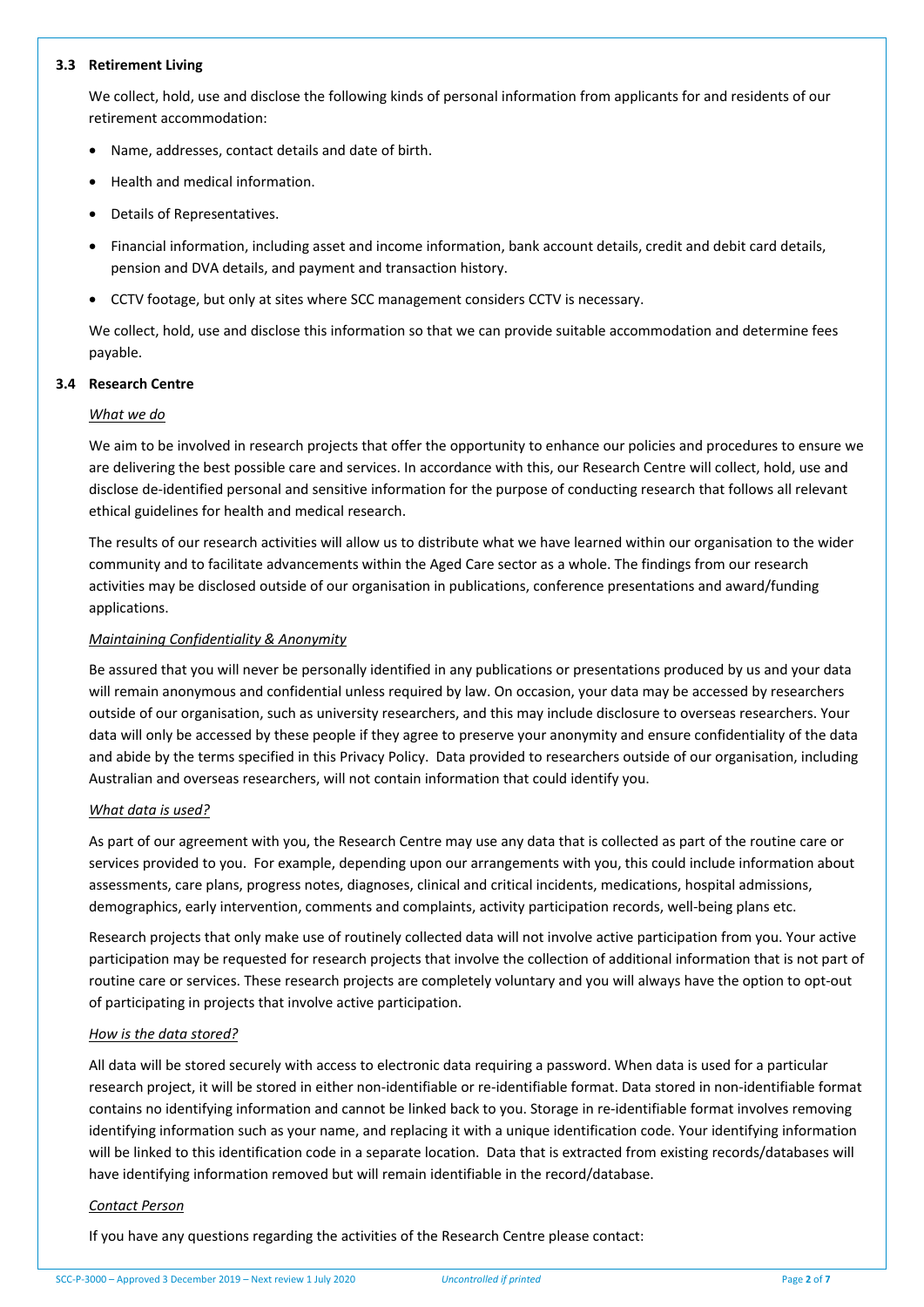Phone: (08) 8291 8000, and ask to speak to the Project Manager for Research, Evaluation & Better Practice.

Email: research@southerncrosscare.com.au

Mail: PO Box 155, Glen Osmond SA 5064

## **3.5 Foundation - Donations & bequests**

We collect, hold, use and disclose the following personal information so that we can accept donations and bequests, which are managed through our Foundation:

- Name, addresses and contact details.
- Donation details which may include bank account, credit or debit card details and transaction history.

## **3.6 Sensitive information**

We only collect sensitive information about an individual if they consent, and only if the information is reasonably necessary for one or more of our Services or Activities. However, we are not required to obtain consent in the following situations:

- If we are required or authorised to collect the information by Australian law or a Court/tribunal order. For example most of the health information and sensitive information we collect is required under the Aged Care Act 1997 (Cth) or the various Principles under the Act. We collect information about financial and criminal history because it is required under the Aged Care Act 1997.
- If we are permitted to collect the information under the Privacy Act, for example, if it is unreasonable or impracticable to obtain consent and the information is necessary to lessen or prevent a serious threat to the life, health or safety of any individual.

We will use or disclose sensitive information for the purpose for which it was collected. For example, if we collect an individual's health information before admission to a Residential Aged Care facility, it will be used for the purpose of providing care to the individual. As explained in section 3.4, we will also use or disclose sensitive information for the purpose of conducting research. We will only use or disclose sensitive information for the purpose of direct marketing, if the individual has provided their consent, unless approval to do so without consent is given by an appropriately registered Human Research Ethics Committee in accordance with the *Privacy Act 1988*.

We will only use or disclose sensitive information for another purpose if it is directly related to the purpose for which it was collected, and the individual would reasonably expect us to do so. For example, we will use a Consumer's health information where necessary for administration purposes related to their care.

# **3.7 Disclosure outside of our organisation**

We will only disclose personal information outside of our organisation in the following circumstances:

- In situations permitted under the Privacy Act, for example, to assist locating a person who has been reported as missing, or to assist with enforcement activities.
- To other health service providers as part of the provision of health services, if the individual provides their consent, or if it is necessary in order to provide our Services and is in accordance with the recognised customs of health and medical practice.
- To an individual's Representative (for example, a guardian or substitute decision maker), unless the individual requests that we do not disclose information to them. We are permitted by law to disclose health information to an individual's Representative in certain circumstances if the individual is physically or legally incapable of giving consent to the disclosure, or physically cannot communicate consent to the disclosure.
- To other aged care service providers, contractors or agents that provide related services to our Consumers, if the individual provides their consent for us to do so.
- To government agencies if required by law or Court/tribunal order, for example, to the Department of Health for reporting purposes.
- To Courts or to the Coroner's Office, if required by law or by Court order.
- To organisations that provide services to us, such as legal advisers.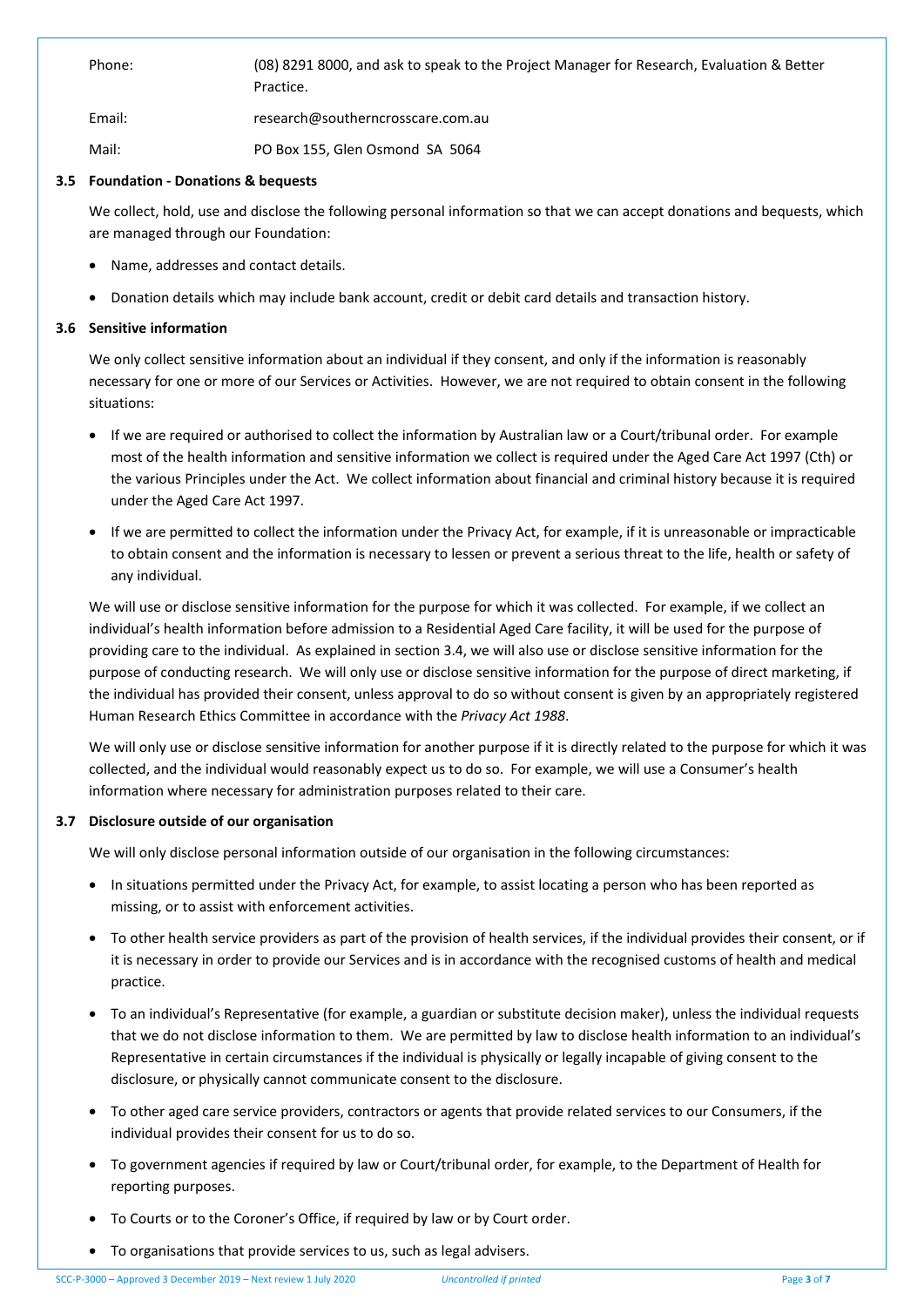- To researchers with whom we are collaborating as described in section 3.4 above.
- In external publications as described in section 3.4 above.

#### **3.8 Deceased estates**

We collect, hold, use and disclose personal information including contact details and other information regarding deceased estates, so that we can refund amounts we owe to the estate, or receive bequests from the estate.

#### **3.9 Photos and security videos**

We collect, hold and use video footage at our sites for security purposes and to ensure the wellbeing of Consumers. We may also use footage for the purpose of managing complaints, investigations and inquiries in relation to, and taking disciplinary action against, our contractors, employees, volunteers, officers and students. We may be required by law to disclose video footage, for example in relation to a police investigation.

We collect, hold and use photos of our Consumers for record keeping purposes when providing Services. We collect, hold and use photos of our employees for identification and security purposes. We will only use a photograph of an individual for other purposes, for example in newsletters or brochures, if we have first obtained their consent.

## **3.10 Government related identifiers**

We only collect, hold, use and disclose government related identifiers if permitted by the APPs. For example, we use and disclose Medicare numbers, or DVA numbers, if necessary to verify an individual's identity, or if required to fulfil our obligations to Medicare or DVA.

#### **3.11 Criminal history**

We collect, hold and use information about any criminal record of job applicants, employees, officers, prospective contractors and contractors, and volunteers, including the country of origin or previous countries of residence, to satisfy requirements under the Aged Care Act 1997 (Cth). We only disclose this information if required by law or to third parties if necessary for the protection of individuals, for example to legal advisers.

#### **3.12 Employment information**

We collect, hold and use health and medical information of job applicants, employees, prospective contractors and others. This includes information from and the contact details of health care professionals. This is for the purpose of determining suitability to our organisation. We only disclose this information if required by law, or to third parties if necessary for the protection of individuals, for example to legal advisers.

Staff provide biometric data (fingerprint scans) for the purpose of clocking on and off each shift using SCC's time clock device. This biometric data is encrypted by the time clock device, and the image of each fingerprint is not saved, nor can it be reproduced from the data collected.

#### **3.13 Credit information**

If we allow payment for the provision of our Services to be deferred for at least 7 days, then under the Privacy Act we will be a credit provider. We collect and hold information about those payment terms and other information about the credit provided.

## **3.14 Website and social media**

We collect electronic information via our website and social media channels (including but not limited to Facebook, Instagram, Twitter, LinkedIn and YouTube). For example, we collect information about visits to our website by using cookies, and information about users who create accounts for donations and other purchases. Generally, we use cookies for security purposes, to assess the usage and improve the functionality of our website, and to improve the relevance of information we provide to users.

We may also use tools such as Facebook Pixels and remarketing tools in order to serve you with content relevant to your interests, and statistical analysis tools such as Google Analytics to monitor use of our online platforms. Where this occurs, the data will generally be aggregated and de-identified following collection.

#### **3.15 Direct Marketing**

We will only use or disclose personal information for the purpose of direct marketing if the individual has provided their contact details to us. For example we provide information about our Services and Activities via brochures and newsletters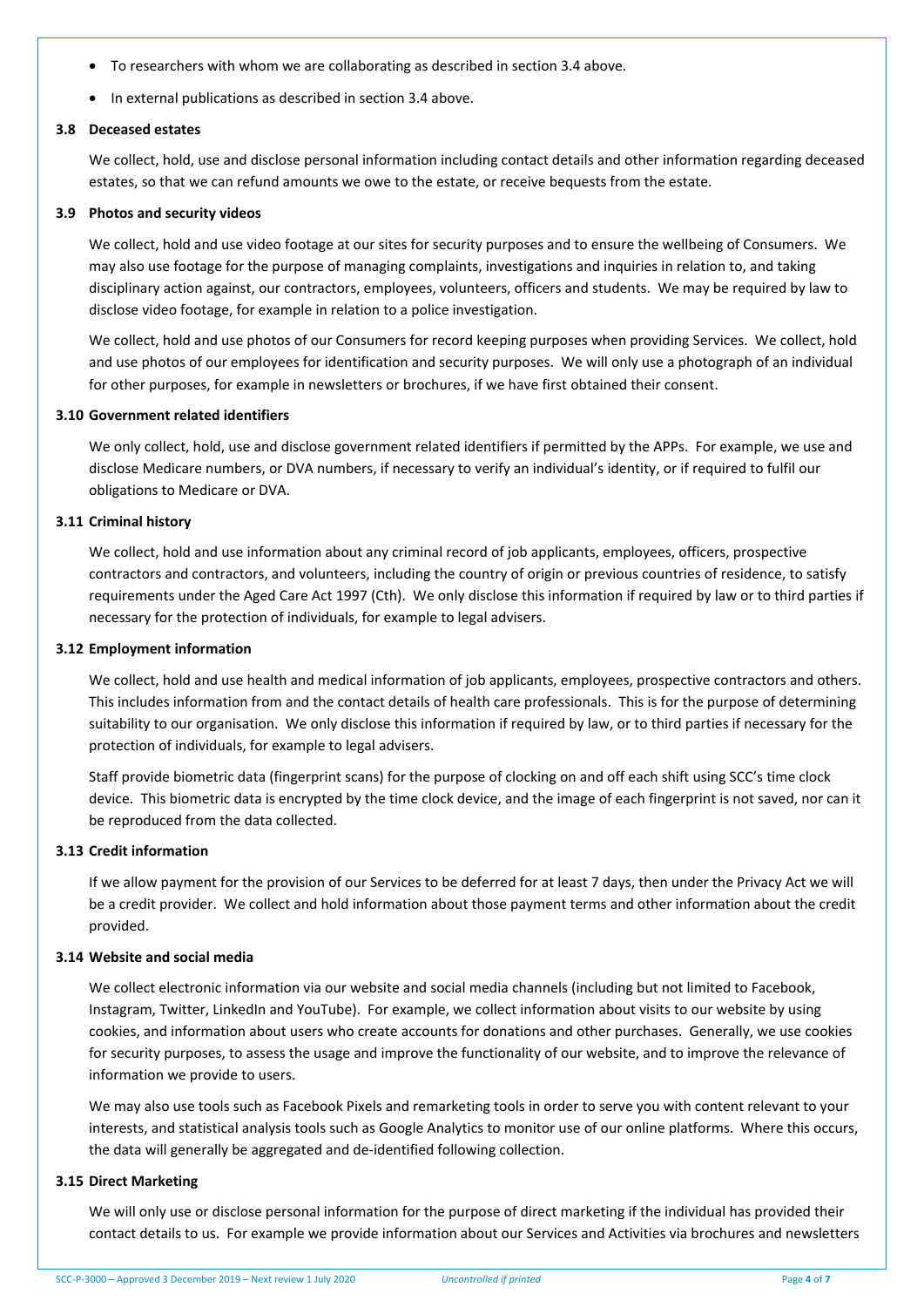to people who have indicated their interest in receiving that information. All direct marketing communications will provide users with the ability to opt-out of receiving further marketing communications from us, as is required by the Australian Privacy Principles.

We may use other analytics tools within our online channels (eg social media, Google tools) to determine general demographic information about our user-base, in order to provide more relevant marketing materials and offers to users generally. This collection of information is undertaken in line with Australian Privacy Principles.

## **4 How do we collect and hold personal information?**

We collect and hold personal information from:

- Our Consumers before they receive our Services, for example from applicants for Residential Aged Care.
- Individuals before they provide services to us, for example, from prospective contractors, job applicants and prospective volunteers.
- A range of individuals during Service provision or while conducting our Activities, including our Consumers, contractors, employees, volunteers, officers, students, Representatives, executors and beneficiaries of estates, donors to the Foundation, our members, visitors to our website, members of the public, and other individuals who come in contact with us.

We collect personal information directly from individuals wherever possible. However, if it is unreasonable or impracticable for us to do so, we collect personal information from other people or organisations. For example we collect information from Representatives, hospitals and other health service providers. We do this if it is necessary for us to have the information to provide Services to the individual or for administration purposes for those Services. We also collect information from third parties who hold information, for example, from providers of financial or criminal history.

If we have collected personal information from someone other than the individual, we will notify the individual of the collection and the circumstances.

We hold personal information in hard copy and/or in electronic form. Information held in electronic form may be shared within our organisation and stored in a number of ways. These include through apps on mobile devices, via secure website links, using cloud storage provided by other parties, and at times storage may be on servers overseas via our information technology service providers. Our service providers (some of whom are located overseas including in the United Kingdom) may require access to our servers to provide technical support to our teams. When this occurs, they may be given access to files that contain personal information, and their access will be limited to that necessary for them to provide the relevant service and support. We take steps to protect the personal information we hold by using password protection and access privileges. The use, sharing and storage of this information is for the purposes described in section 3 above, that is, generally speaking, to enable us to provide our services to you.

# **5 Unsolicited information**

Information is unsolicited if we do not ask for the information but receive it anyway. If we receive unsolicited personal information from anyone, we will, within a reasonable period assess the information to determine if it is information we would ordinarily be permitted to collect. If it is, we will hold and disclose that information in accordance with this Privacy Policy.

If it is not information that we would ordinarily be permitted to collect, then we will, as soon as practicable, destroy or deidentify the information, if it is lawful and reasonable to do so.

## **6 What happens if you do not want to provide personal information?**

In most cases we will only be able to provide Services or conduct our Activities if we have first obtained your personal information. This is because the nature of the Services and Activities that we provide is personal. If you do not provide the personal information that we request, we may be unable to properly determine the appropriate Services for you, unable to provide our Services, unable to involve you in our Activities, or we may be unable to refund money owed to you or your estate.

You have the option of not identifying yourself, or using a pseudonym. This is most likely to be relevant in relation to providing feedback or a complaint, or making a donation. If you interact with us anonymously or under a pseudonym, this may limit our ability to provide you with Services or access to our Activities.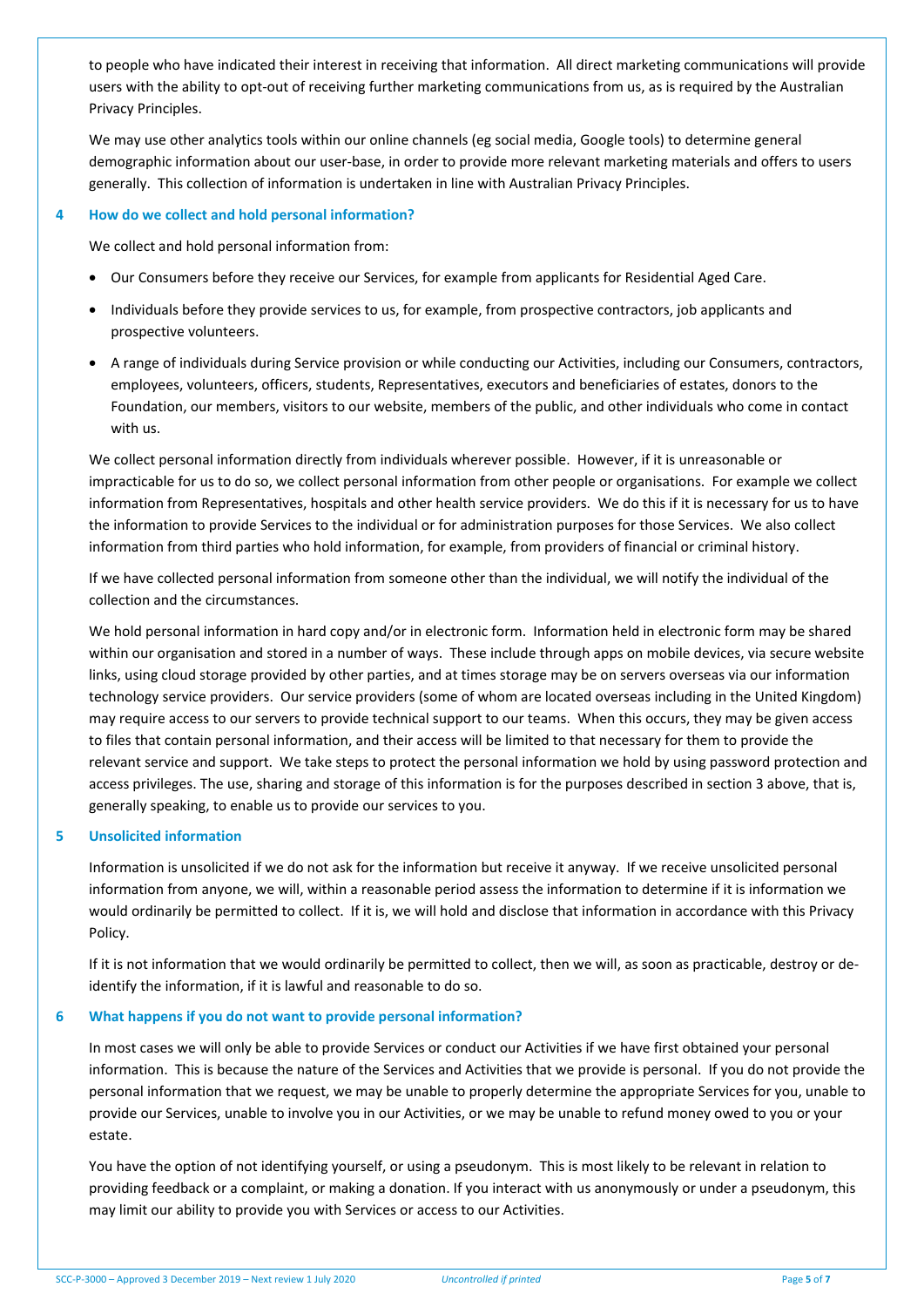#### **7 How do we keep personal information secure?**

We have systems and processes in place to hold personal information securely. Only authorised personnel are given access to personal information. We also identify individuals dealing with us by phone, by email or face-to-face. We do this so that we only disclose your personal information to you, or someone properly authorised by you.

We will destroy or de-identify any personal information that is no longer needed for the purposes we use and disclose it, unless the information is contained in a Commonwealth record, or we are required by law or a court/tribunal order to retain it.

#### **8 How can you access personal information about you, or correct or update that information?**

You have a right to access personal information we hold about you, and a right to correct or update the information if you believe it is inaccurate or out of date. To do this, contact one of our Privacy Officers (see contact details on the last page).

We will only accept written requests for access or correction. We will respond to your request for access within a reasonable time. We will not charge for correcting personal information, however we will charge reasonable costs for accessing personal information.

We will require you to provide proof of identity or other information before we release information to you. We may provide access under supervision in some circumstances.

An individual's Representative can request access to information about an individual for whom they are responsible. We will require proof of their authority to make this kind of request and proof of identity before we release information.

If we are unable to provide you with access to or correction of your personal information, we will inform you of the reasons why, unless it is unreasonable for us to do so, and we will also advise you of mechanisms for complaint. For example, we are not obliged to give access to your personal information if it would pose a serious threat to the life, health or safety of any individual, or if giving access would have an unreasonable impact on the privacy of other individuals.

## **9 Can you opt-out of direct marketing?**

You can opt-out of any direct marketing at any time. Generally there will be opt-out instructions in the marketing material. Alternatively, please contact us as follows, providing your name, address, phone number and the marketing material you do not want to receive:

| Phone: | (08) 8291 8000, and the receptionist will record your request |
|--------|---------------------------------------------------------------|
| Email: | optout@southerncrosscare.com.au                               |
| Mail:  | PO Box 155, Glen Osmond SA 5064                               |

#### **10 Can you opt-out of research activities?**

Research activities that involve your active participation are completely voluntary and you will always have the option to opt-out of those projects.

## **11 Changes to Privacy Policy**

This Privacy Policy is subject to change.

#### **12 Complaints**

For any complaints about personal information, please contact us in the first instance (**see contact details in section 13 below**). We will respond to your complaint within 30 days.

It is our intention to resolve any complaint within a reasonable timeframe and to your satisfaction. If you are unhappy with the response provided by us, you can make a written complaint to the Office of the Australian Information Commissioner as follows:

| Online:              | http://www.oaic.gov.au/privacy/making-a-privacy-complaint |
|----------------------|-----------------------------------------------------------|
| Email:               | enguiries@oaic.gov.au                                     |
| Mail:                | GPO Box 5218 Sydney NSW 2001                              |
| Telephone enquiries: | 1300 363 992                                              |